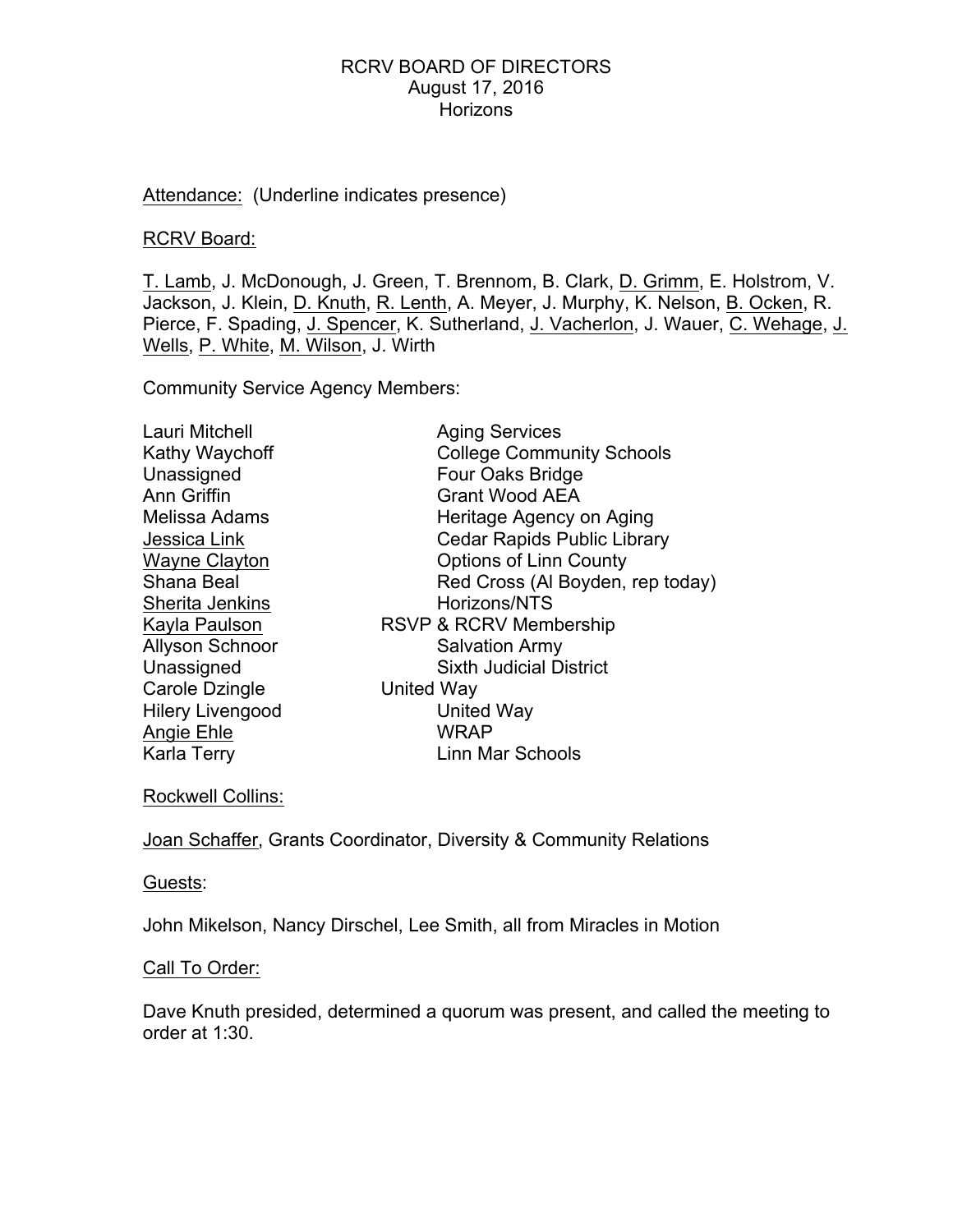Minutes: Draft minutes of the June board meeting were presented and are also on our web site. D. Knuth moved, R. Lenth seconded, to accept the minutes. Motion passed.

Presentation: Miracles in Motion described their equine-assisted therapy. They are a 501(c3) organization, received an RCRV grant last year, and has been in operation for 26 years. They have 170 volunteers, a 70 acre farm in Swisher, and serve children, adults and veterans with needs. They have a budget of around \$80K per year. The presentation was augmented by a video.

Old Business: Agency liaison assignments continue, with appointments of Terry Lamb, Jim Spencer, Jessica Link, Ann Griffin, Phil White and Wayne Clayton

New Business: Current RC employee Joe Knight requested approval to join RCRV. Acceptance was moved by Lamb and seconded by White – motion passed.

Sherita Jenkins was proposed as the Horizons representative on our board, moved by Lenth, seconded by Lamb – motion passed

Joan Schaffer – Rockwell Collins: Grants Coordinator, Diversity & Community Relations

# Partner Agency Reports

# Ann Griffin - Grant Wood AEA

- Ann Griffin (GWAEA) has a variety of project needs.
- She is moving to a different office/storage facility this month, so many of her existing RCRV creations need to be checked over for functionality or repair before they are moved.

• There are new PE programs for students with disabilities at Taft Middle School and Anamosa Middle School. Thus, she needs additional copies of equipment that already has been designed. Bowling ramp, archery/Frisbee throwers, bocce ball games, etc.

- Frisbee throwers need to be looked at for design improvements.
- Golf chippers/putters also could use some design improvements.
- Five more bocce ball games are needed for existing school programs.

• Linn-Mar has a need for a shower chair on wheels, and for a skating aid for stability, both could be PVC projects.

Harding Middle School has a list of equipment needed for a  $7<sup>th</sup>$  grader with disabilities.

Ann says that she needs RCRV! Her new location will have some extra floor space temporarily that could be used for building or fixing some equipment.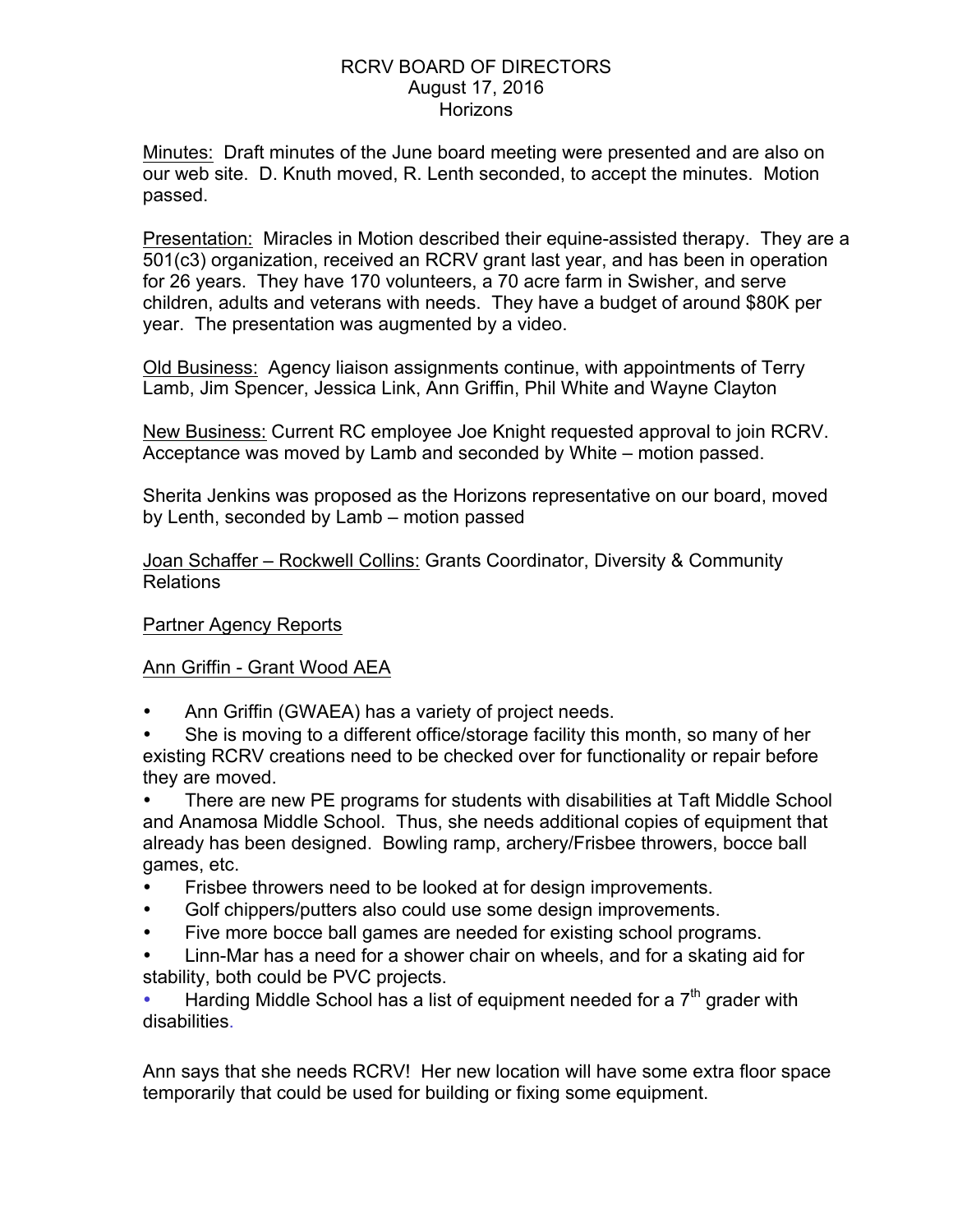#### Wayne Clayton – Options:

Options is helping with the RCRV newsletter, and had a recent demo of their raised garden bed for their CARF (Commission of Accreditation of Rehabilitation Facilities) survey, during which RCRV got some recognition.

#### Sherita Jenkins – Horizons:

Needs for volunteers continue.

Kayla Paulson – United Way 55+:

About ready to roll out the **Baby Boomer Volunteer Engagement Survey**. If you are interested in being in the test group to take the initial survey, please call or email Kayla Paulson at 319.398.5372 x837 or KPaulson@uweci.org.

**Pen Pal Program –** Wrapped up the Pen Pal Program with Kids on Course. We are getting ready to start some school-based programs in late September; please call or email Kayla Paulson at 319.398.5372 x837 or KPaulson@uweci.org if you are interested/want to learn more!

**Rockwell & United Way** – Rockwell will be doing a Volunteer Fair as part of their campaign kickoff in the Glass Palace Atrium or Auditorium on Oct. 4<sup>th</sup>. Each United Way funded agency will need to have a RCI employee or retiree that actively serves with their organization at their table. Once we get the list of agencies and employee pairings I may be reaching out to RCRV members to round out the unmatched agencies. Agencies need to be set-up by 11:30 and fair will be from 12:20 - 2:30. Volunteers needed for both the Atrium and the Auditorium.

# **Open Opportunities** –

WRAP Designers and Marketing

Page Pals (now offering Share-A-Student so that it has more flexibility); 30 minutes/week

Math Tutors for Kirkwood (general math grades K-3 at 5 Cedar Rapids schools, high school level geometry, and algebra)

Customer Service/Front Desk for Families Helping Families

If you are interested in connecting with new or additional volunteer opportunities in the community, please contact Kayla Paulson at 319.398.5372 x837 or KPaulson@uweci.org.

Jessica Link – Cedar Rapids Public Library:

4,646 students signed up for the Summer Program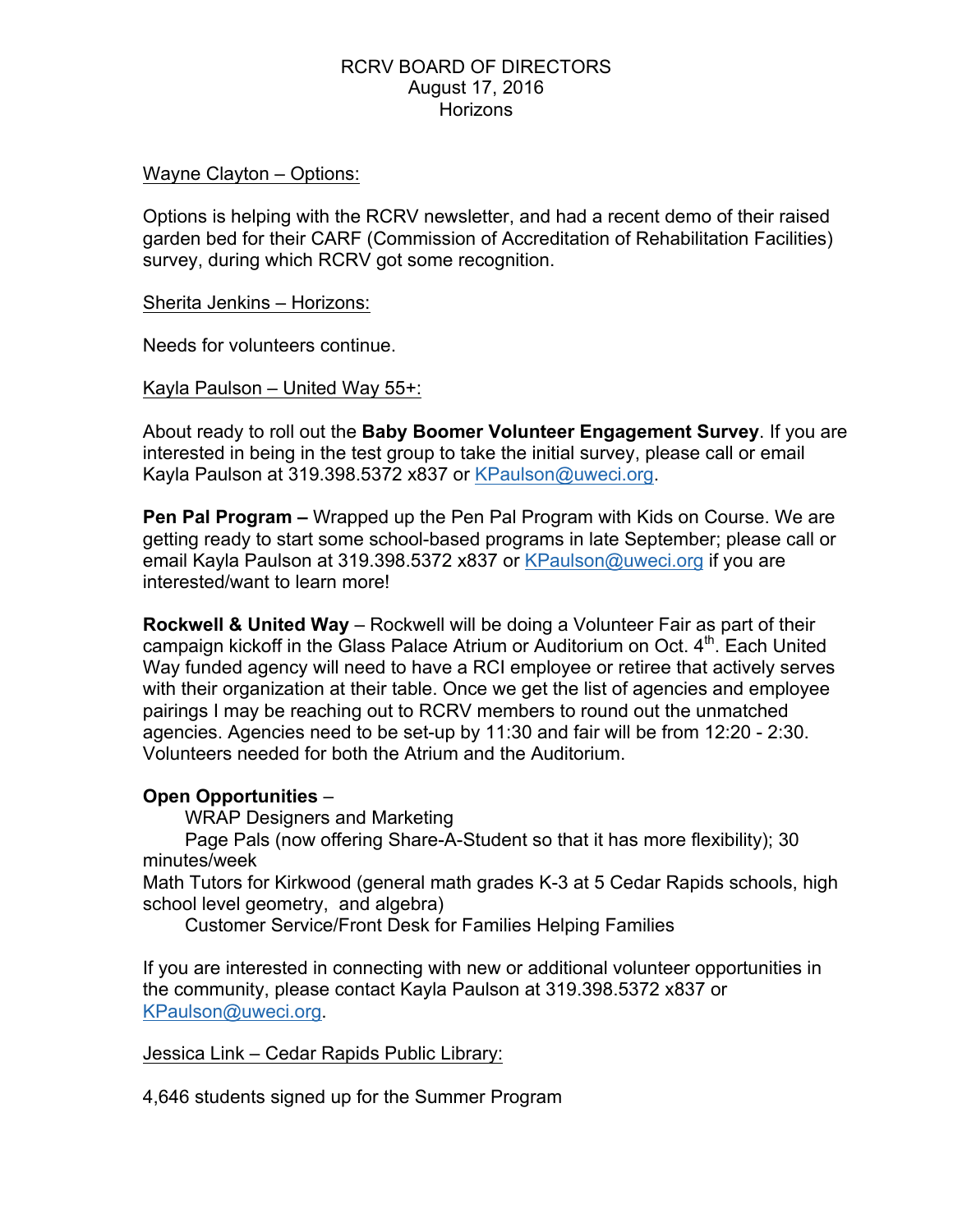1,220,000 minutes of reading on the books Kids on Course sponsored the summer reading outreach Angie Ehle – WRAP:

WRAP's busy – 40 projects so far this year, 20 wood ramps and other activities Many projects in queue Letter going out to churches to increase community knowledge of WRAP

#### Al Boyden – American Red Cross:

Activities include the Louisiana floods, smoke detector installs and battery replacements, CPR classes and a blood drive.

# Committee Reports

John McDonough - Community Projects: Terry Lamb continues to report on the Thursday meeting. The meeting room at the Boyson Road Kirkwood facility will probably change in September. John McDonough asks the board to replace him; he is reducing activities due to mobility issues. Agency liaison reports via email were received from Rob Pierce (Habitat) and Dave Knuth (Aging Services)

# Jim Klein, Bill Ellis - Data Base:

Processed new retiree lists for September 2015 through July 2016

- Compared new retiree list to database to check for duplicates and to add spouse to existing record (checked 400 names)
- Import new retiree list into database
- There were 245 Iowa employees who took the "special" retirement offer in December 2015.

Mailing Label files for both printed and email versions

- For newsletter
- For insurance meetings

With the death of Bill Ellis I am in need of a volunteer to help update the database for address changes from returned newsletters.

Kayla Paulson – Membership, Retention: